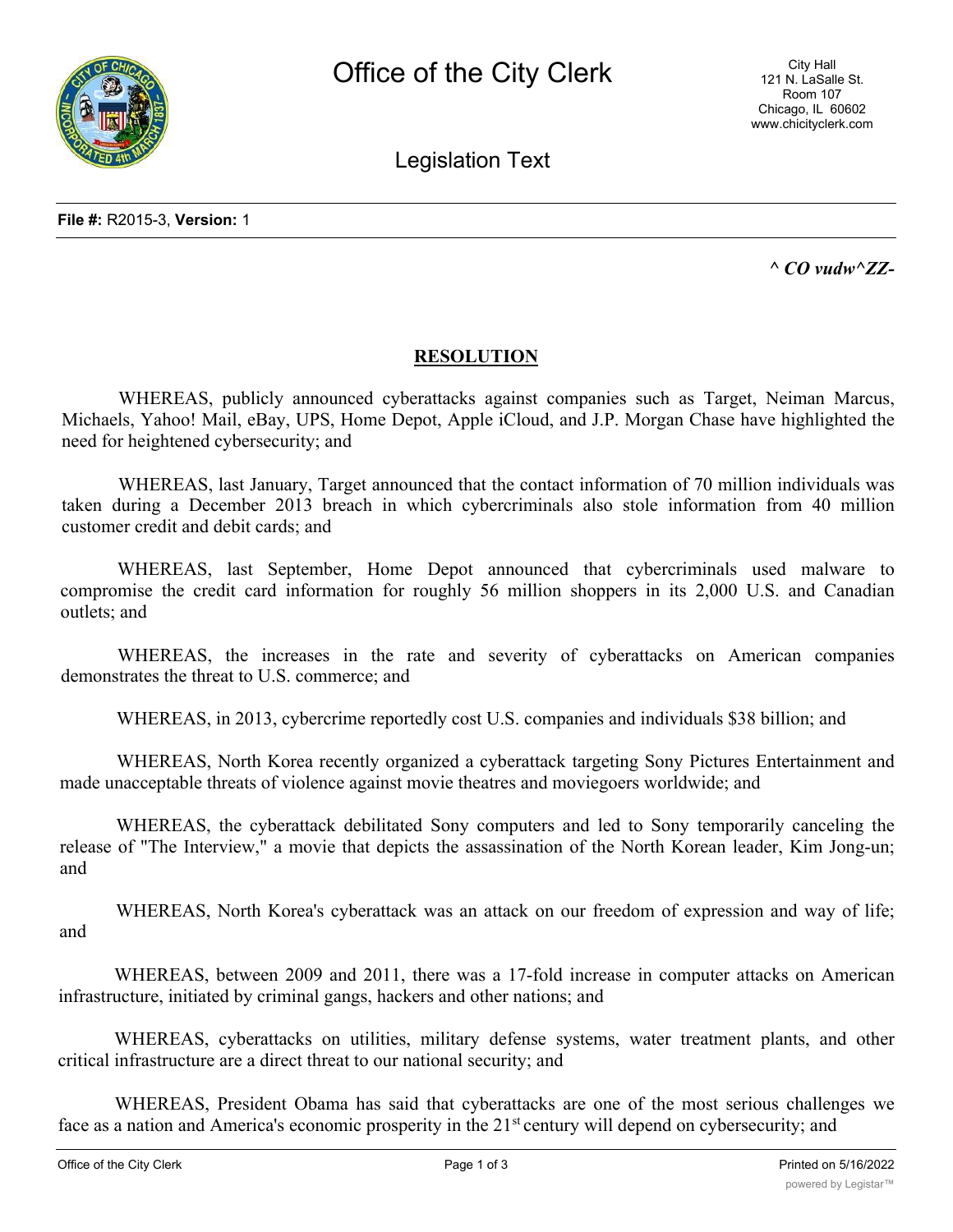WHEREAS, in his 2015 State ofthe Union address, President Obama stated, "No foreign nation, no hacker, should be able to shut down our networks, steal our trade secrets, or invade the privacy of American families, especially our kids";

WHEREAS, the only way to counteract cyberattacks is to be proactive and neither the private sector nor the government can successfully defend against cyberattacks alone; and

WHEREAS, President Obama has called on Congress to adopt legislation that would promote the sharing of cybersecurity information between the government and private companies, bolster law enforcement officials' ability to investigate and prosecute cybercriminals, and mandate hacked companies to disclose breaches to employees and customers who may be affected; and

WHEREAS, the City of Chicago, home to many of the world's largest corporations, including many technology firms, has the capacity to provide valuable insight to collectively bolster cybersecurity citywide; NOW THEREFORE

BE IT RESOLVED, that the City of Chicago does hereby urge its Congressional delegation to support federal legislation that would promote the sharing of cybersecurity information between the government and private companies, bolster law enforcement officials' ability to investigate and prosecute cybercriminals, and mandate hacked companies to disclose breaches to employees and customers who may be affected; and

BE IT FURTHER RESOLVED, that the City Council of the City of Chicago does hereby request the Chief Information Officer of the Department of Innovation and Technology, and the Executive Director of the Office of Emergency Management and Communications, or their designees, to appear before the Committee on Economic, Capital and Technology Development at a hearing discussing the ways in which the City can facilitate cooperation between the public and private sectors in sharing information about cybersecurity threats, incident response, and technical assistance.